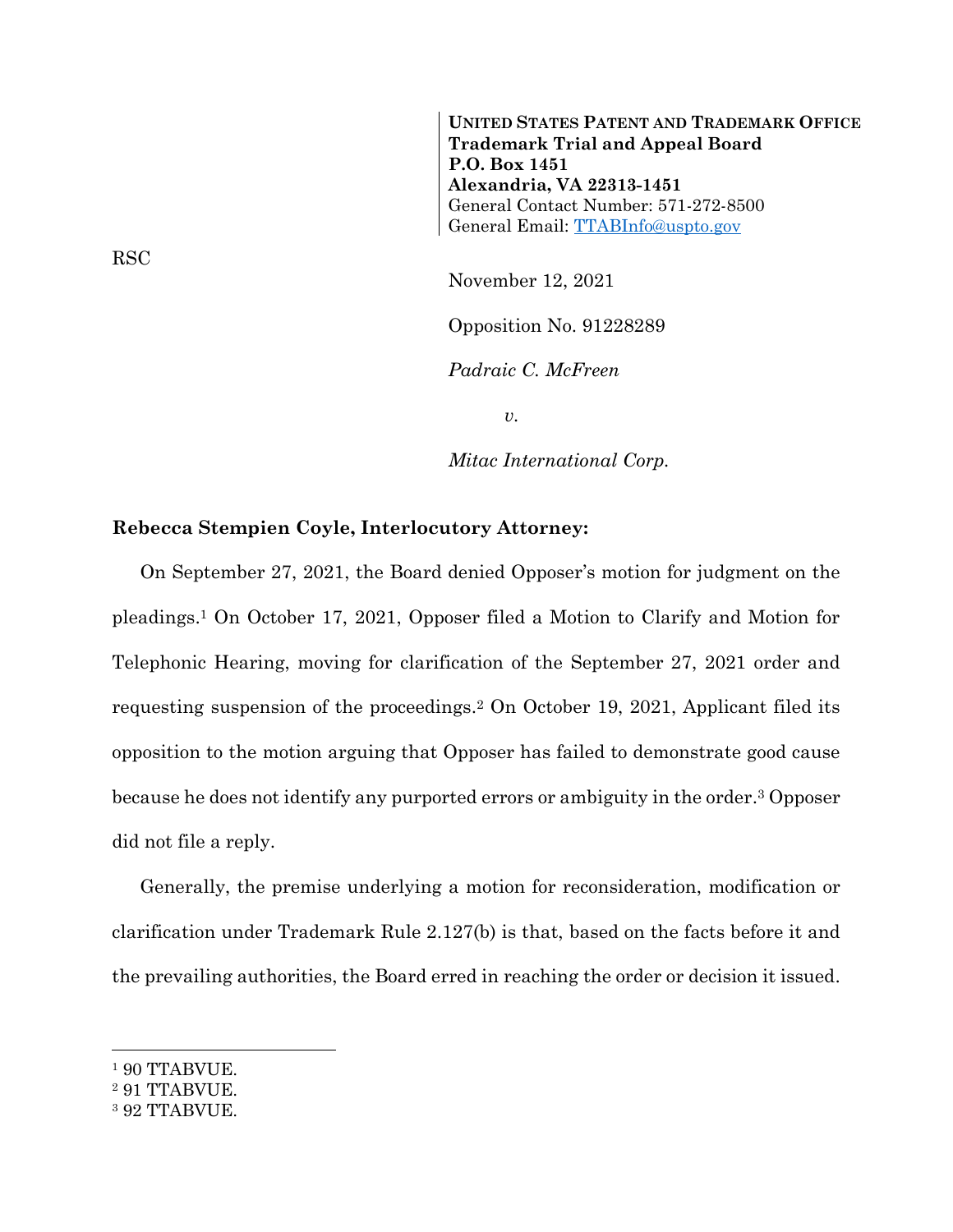*See* TBMP § 518. Every motion submitted to the Board must contain a full statement of the grounds and embody, or be accompanied by, a brief. Trademark Rule 2.127(a); TBMP § 502.02.

In regard to requests for an oral hearing on a motion, it is the practice of the Board to deny such a request unless, in the opinion of the Board, an oral hearing is necessary to clarify the issues to be decided. *See* TBMP § 502.03. A party's arguments on a motion should be presented in its briefs thereon. Thus, the Board rarely grants a request for an oral hearing on a motion. In contrast, a telephone conference with a Board attorney may be used in lieu of a brief to present arguments in support of or opposition to a motion. *Id*; *see also* TBMP § 502.06(a). The Board retains discretion to decide whether a matter can and should be heard or disposed by telephone. However, the Board will not decide by telephone conference any motion that is potentially dispositive, that is, a motion which, if granted, would dispose of a Board proceeding. TBMP § 502.06(a).

Here, Opposer's motion fails to identify any errors or ambiguities in the Board's September 27, 2021 order. Moreover, inasmuch as the Board's September 27, 2021 order addressed Opposer's motion for judgment on the pleadings, which is a potentially dispositive motion, any motion for reconsideration, modification or clarification thereof would be inappropriate.

Accordingly, Opposer's motion to clarify and motion for telephonic hearing is **denied**.

2